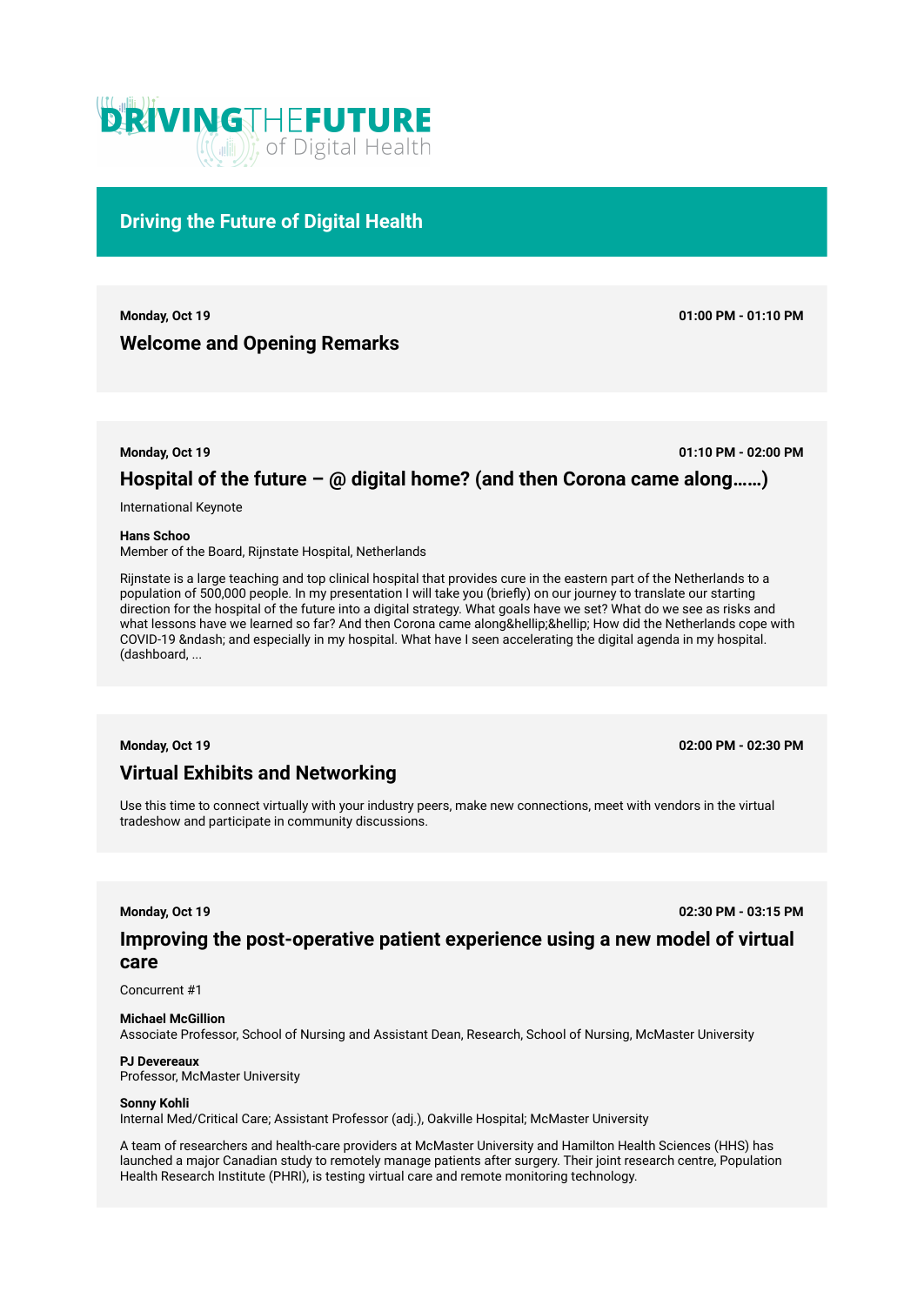## **First Nations Virtual Care**

Concurrent #2

**Gabrielle Serafini**  Co-founder and CEO, WelTel Incorporated

## **Kate Jongbloed Jongbloed**

School of Population and Public Health, University of British Columbia, PhD

## **Nancy Gabor**

Virtual Care Specialist, Mustimuhw Information Solutions Inc.

#### **Richard Lester**

Infectious Disease Specialist, University of British Columbia

Canada's First Nations peoples are rooted in resilience. Infrastructure disparity in rural and remote First Nations communities and household affordability issues have resulted in inequitable access to health services, leaving many Indigenous communities on the wrong side of a significant digital divide. Despite this reality, First Nations continue to demonstrate coordinated, efficient leadership managing healthcare in their communities, & nbsp;in particular when faced with critical health challenges such as COVID-19. In fact, as of September 25th, on reserve COVID infection rates are reported to be four times lower than in the rest of Canada. Mustimuhw Information Solutions, Canada's only Indigenous, community-based, electronic medical records ...

**Monday, Oct 19 03:15 PM - 03:55 PM**

## **How COVID-19 has Fast-tracked the use of Virtual Care Channels**

Fireside Chat

**Barry Burk**  EVP Virtual Care Programs, Canada Health Infoway

## **Sarah Hutchison**  CEO, OntarioMD

Moderated by: Saurabh Popat, Manager, Stakeholder Relations (Ontario), Abbott Diabetes CareVirtual care has arrived. Now what? What does this mean for the future of healthcare delivery in Canada?

## **Virtual LinkUps**

**Monday, Oct 19 04:00 PM - 04:30 PM**

Connect with attendees for some face-to-face virtual discussion and casual networking.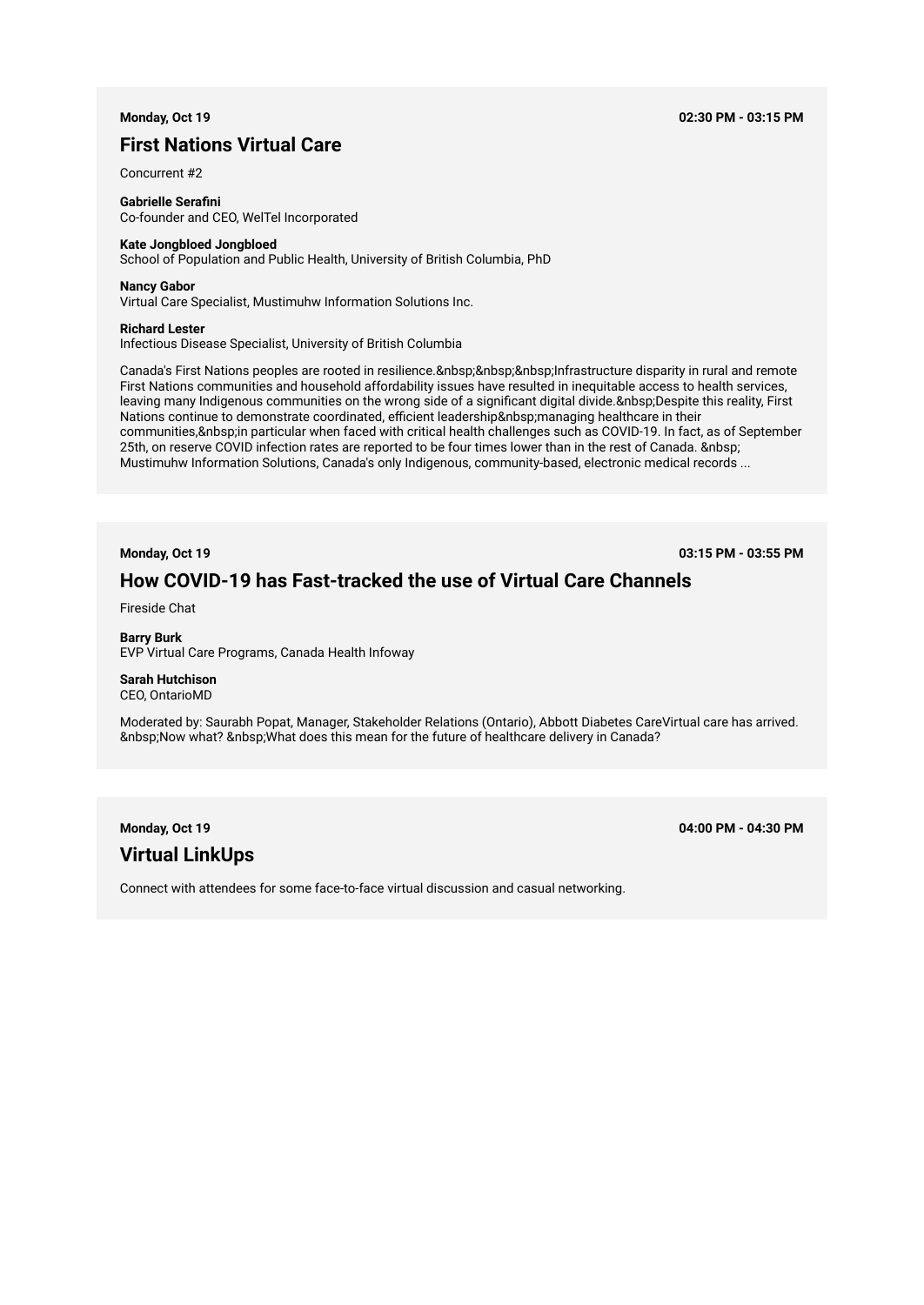## **Opening Remarks and Digital Transformation**

CIO Panel Discussion

## **Mari Teitelbaum**

VP Strategy, Quality and Family Partnership & Chief Innovation Officer, CHEO

### **Penny Rae**  Chief Information Officer, Alberta Health Services

**Sarah Muttit**  Joint VP and CIO, Sick Kids and UHN

# **Shafique Shamji**

Executive Vice President and CIO, The Ottawa Hospital

Moderated by: Gavin Tong, Vice President, Canada East, Gevity Consulting Inc.

**Tuesday, Oct 20 02:00 PM - 02:30 PM**

## **Virtual Exhibits and Networking**

Use this time to connect virtually with your industry peers, make new connections, meet with vendors in the virtual tradeshow and participate in community discussions.

**Tuesday, Oct 20 02:30 PM - 03:00 PM**

# **Transforming patient technology to improve their hospital experience**

Sponsor Symposium

## **Paul Hemburrow**

Chief Customer Officer and EVP, Sales & Marketing, Healthhub

### **Peter Varga**  VP Patient Services & CNE, Headwaters Health

## **Sam Fielding**

CIO, Southlake Regional Health Centre

Join the leaders from Southlake Regional Health Centre, Headwaters Health Care Centre, and HealthHub Patient Engagement Solutions to discuss the emerging digital health technology trends at the point-of-care in Ontario hospitals. The group will discuss barriers, approaches to adoption, and priorities for a path forward, allowing patients to be more engaged in their healthcare journey at the bedside and in the hospital.

**Tuesday, Oct 20 01:00 PM - 02:00 PM**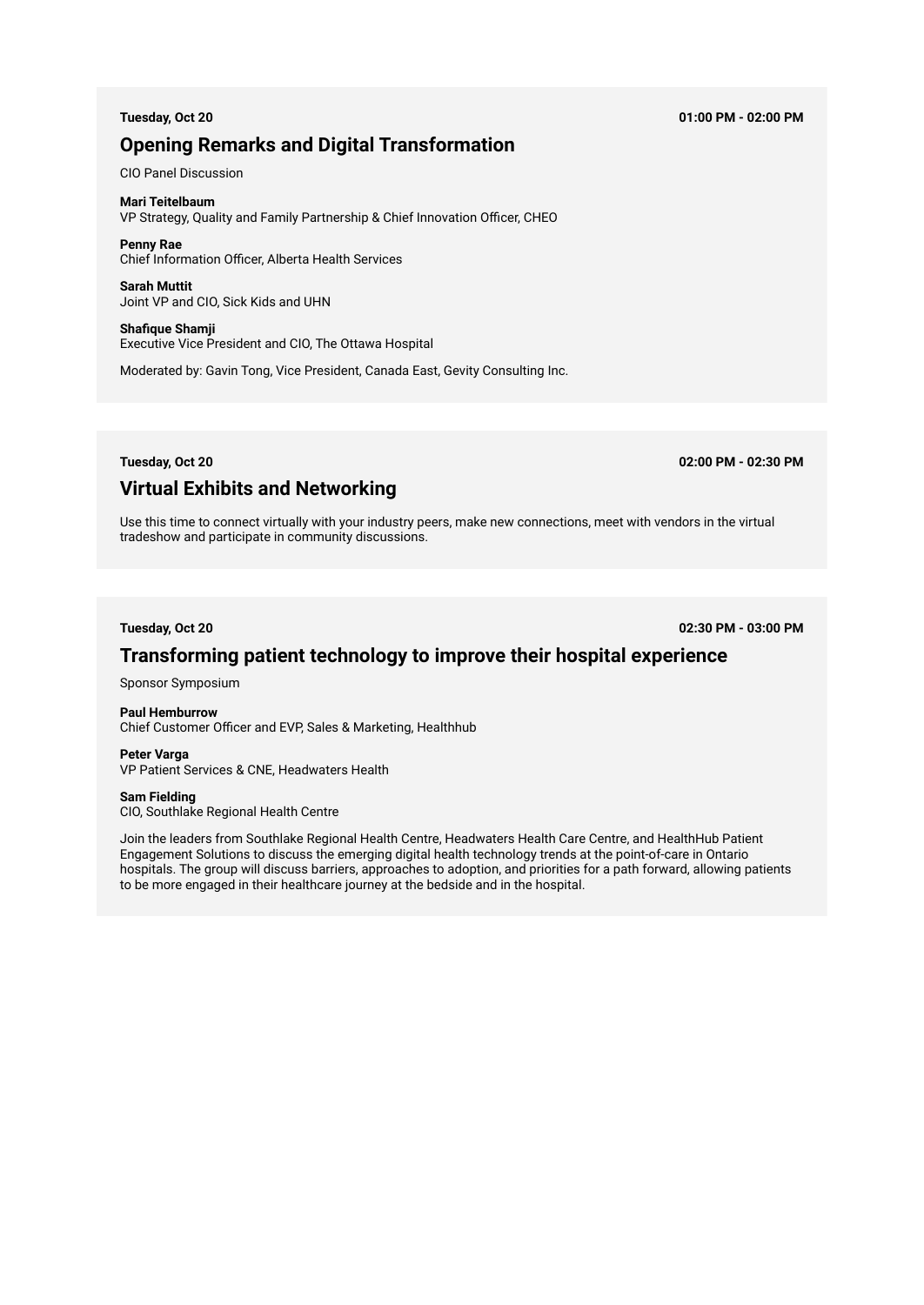**Tuesday, Oct 20 02:30 PM - 03:00 PM**

# **How The Jewish General Hospital is Leveraging Mixed Reality to Address COVID19 Challenges**

Sponsor Symposium

### **Lawrence Rudski**

Chief of Cardiology & Chief Medical Information Officer, The Jewish General Hospital

### **Peter Jones**

Healthcare Industry Lead, Microsoft

How are holograms revolutionizing the clinician and patient experiences for both Canadian and global healthcare providers today? & nbsp; Join Microsoft as we share case studies in how Microsoft Cloud for Healthcare, HoloLens and mixed reality solutions are coming together to tackle complex problems in medical training, surgery and the unique challenges presented by COVID-19. We' Il also hear from Dr. Lawrence Rudski, Chief of Cardiology and Chief Medical Information Officer at The Jewish General Hospital, as we learn about his early experiences with the HoloLens in tackling challenges in COVID-19 and his future visions for mixed reality in Canadian Healthcare.

**Tuesday, Oct 20 03:00 PM - 03:45 PM**

# **The Future of Healthcare**

Concurrent #3

## **Neil McFarlane**

Sr. Solutions Architect, AWS

Blockchain, Machine Learning, 5G, Digital Therapeutics, Personalized Medicine... there are a lot of buzzwords floating around healthcare IT. In this session AWS Solutions Architect Neil McFarlane walks through what these mean in practical terms, and provides recommendations on how to Think Big and Start Small.Moderated by: Kyle Schilke, Amazon Web Services Canada

## **Tuesday, Oct 20 03:00 PM - 03:45 PM**

## **The Real Impact of Tech Innovation on Healthcare**

Concurrent #4

## **Puneet Seth**

President/Chief Medical Officer, InputHealth

#### **Riya Mehta**  CEO & Co-Founder, Futureshot Factory

#### **Sime Pavlovic**

Sector Vice President, Ontario Public Sector, Healthcare, Transportation & Regulatory, CGI

Join us for an exciting discussion with three very different perspectives on the impact of innovation on healthcare and healthcare delivery. Where does innovation come from? What role can non-traditional organizations play in the health system? What have the impacts of COVID-19 been from a service delivery perspective? Come ready to join the conversation and pose your questions.Moderator: Jennifer Moles, Program Manager, FP&A, OCE

**Tuesday, Oct 20 03:45 PM - 04:20 PM**

## **Embracing Disruption to Drive Transformational Success in Healthcare?**

Closing Keynote

**Drew Koerner**  Principal Executive Consultant, Healthcare, ServiceNow